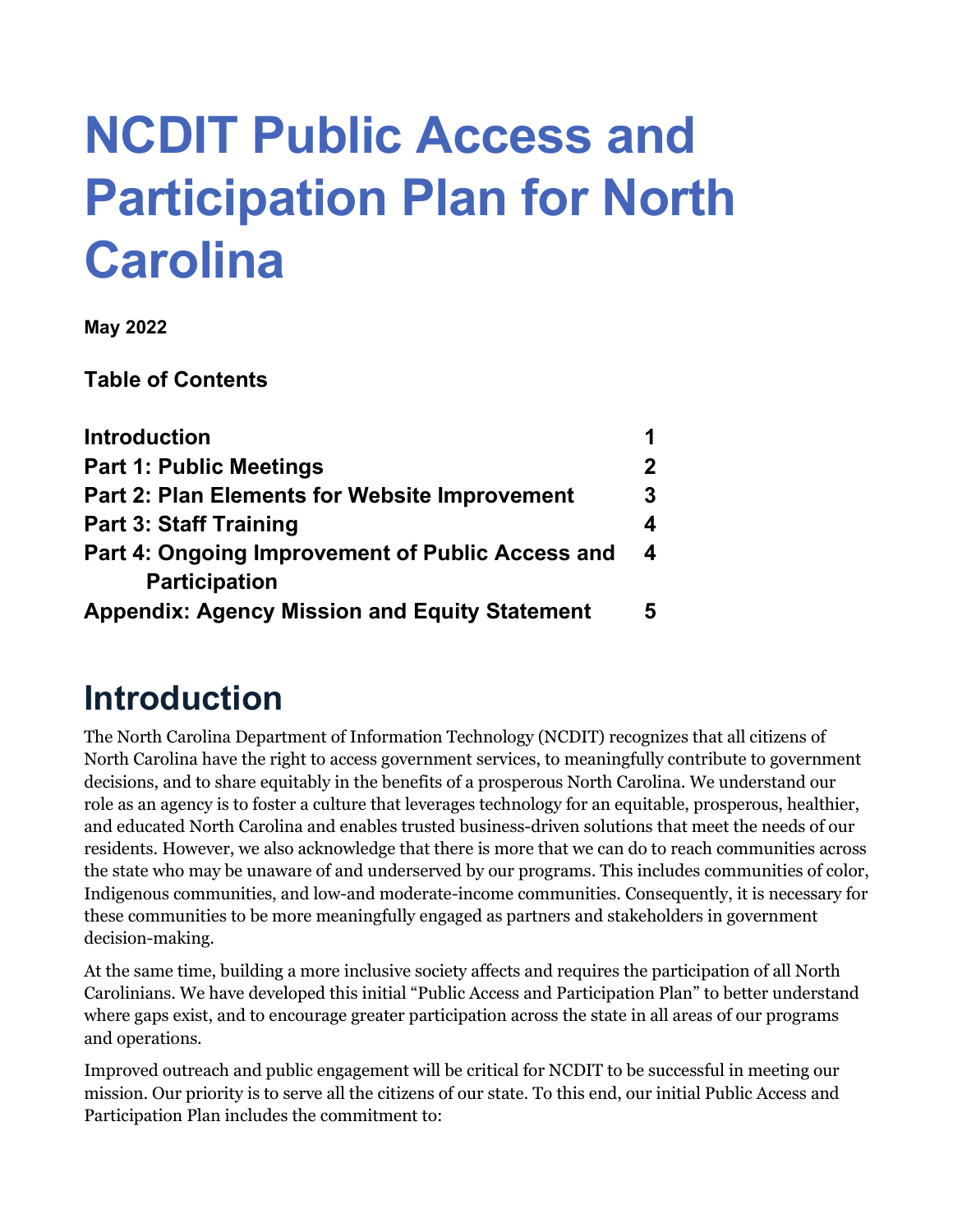- Increase agency staff awareness and sensitivity to the value of incorporating the perspectives of underserved populations — especially from communities that have been overlooked or underrepresented — in agency activities and decision-making, through internal training;
- Develop staff facilitation capacity to improve meaningful public participation in agency public meetings;
- Develop staff capacity to represent the agency to the public and to be responsive to citizens who contact our agency seeking help;
- Revisit and redesign the ways that the public accesses the agency, to increase transparency and better enable meaningful participation; and
- Adopt means of measuring success in public access and participation and incorporating lessons learned through public engagement, to ensure continuous improvement in these efforts.

#### **Part 1: Public Meetings**

Public meetings are central to the public's access to agency decision-makers, and to facilitate greater public understanding of agency plans and actions. They are an opportunity for agencies to engage communities whose opinions, for many reasons, have been overlooked. An agency relies on the exchange of information to provide a comprehensive view of agency proposals and to get a sense of the community's views on related challenges and benefits of agency plans or actions.

The public meetings that NCDIT regularly conducts include the IT Strategy Board, N.C. 911 Board, N.C. Geographic Information Coordinating Council, and N.C. Health Information Exchange Authority Advisory Board. In addition, the Division of Broadband and Digital Equity conducts various public meetings with local municipalities and stakeholders to make them aware of infrastructure and digital equity grants programs. That public interface is expected to grow as the team plans public town halls with various state legislators. As the new Office of Digital Equity and Literacy builds out its digital literacy resources website and array of programs, it will be critical to engage the public, especially in communities of color, Indigenous communities, and low-and moderate-income communities.

To improve public engagement and access, NCDIT shall:

- Review existing practices governing the conduct of agency public meetings, and adopt new practices to promote greater access and meaningful public engagement;
- Engage in community outreach to inform this work;
- Consult with sister agencies that may have done this already; and
- Adopt the goal of ongoing improvement of public access and public participation.

In its review of existing practices governing the conduct of public meetings, the agency shall take the following actions to remediate barriers to participation:

**Timing:** Adopting timing of informal public meetings at different hours of the day and days of the week to increase the likelihood of getting more representative participation.

**Notice:** Adopting discretionary notice practices that exceed statutory or regulatory minimum requirements for public input opportunities.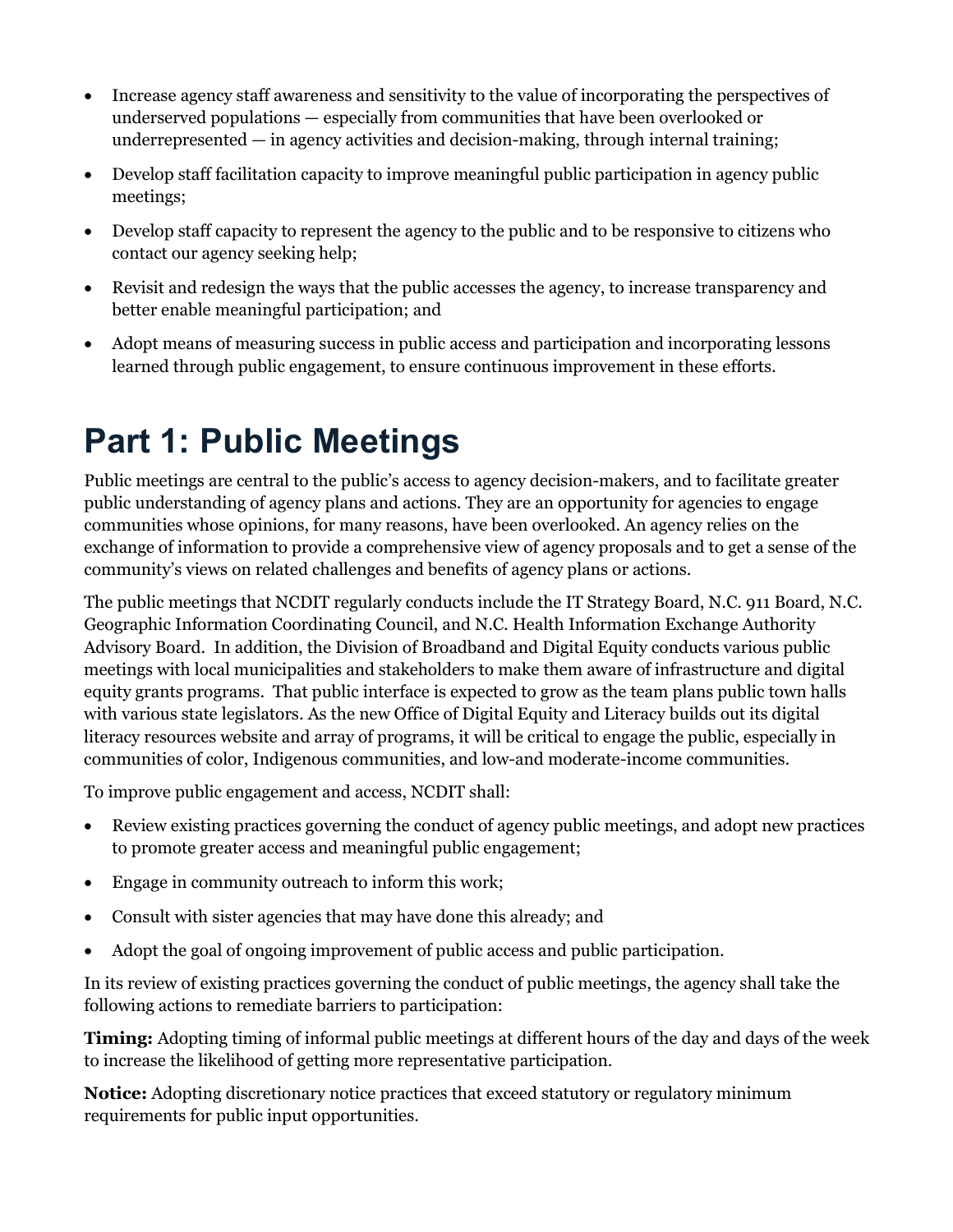**Publicity:** Publicizing liberally using various media to promote meeting attendance.

#### **Outreach Intermediaries: Engage with diverse community-based stakeholders to increase awareness and inform the mission and programs of NCDIT**.

Supporting the ability of intermediaries to assist with reducing barriers associated with the need for childcare and transportation.

**Venues:** In addition to providing virtual meeting locations, adopting a variety of locations in neighborhoods whose populations are predominantly Black, Indigenous, Latino, or people of color, and who have an average income below the state's average, and in rural locations across the state.

Ensuring that venues are physically accessible and provide basic amenities.

**Languages:** Providing translation in American Sign Language and the top two spoken languages of a community, as determined by the most recent census.

**Additional Incentives:** Considering motivating attendance by providing guest speakers or other incentives.

**Non-Technical Information:** Providing relevant information and data to the public that is accessible to a non-technical audience.

**Varied Means of Input:** Providing multiple means of public input, augmenting in-person and virtual meetings, to include telephone, email, online comment portals, surveys, polls, and other means.

Division leaders are authorized to make meeting facilitation training available to staff. (See Part 3: Staff Training)

### **Part 2: Plan Elements for Website Improvement**

Just as the public will benefit from improvements to the ways that NCDIT conducts public meetings, website visitors will be able to engage more fully if NCDIT improves access to its digital presence and resources. Making sure NCDIT websites are designed with a focus on user experience will increase traffic and engagement and improve the public's understanding of agency goals and activities.

The agency will:

- Review all website language describing agency policies, programs and processes, and, where necessary, update content with clear, plain-language statements;
- Engage in community outreach to inform this work;
- Consult with sister agencies that have taken steps to improve access to their websites; and
- Consider securing the assistance of website specialists.

In its review, the agency shall address the following barriers:

**Non-Technical Information:** Conveying information that is clear and accessible. Even technical information should be set out in a non-technical manner.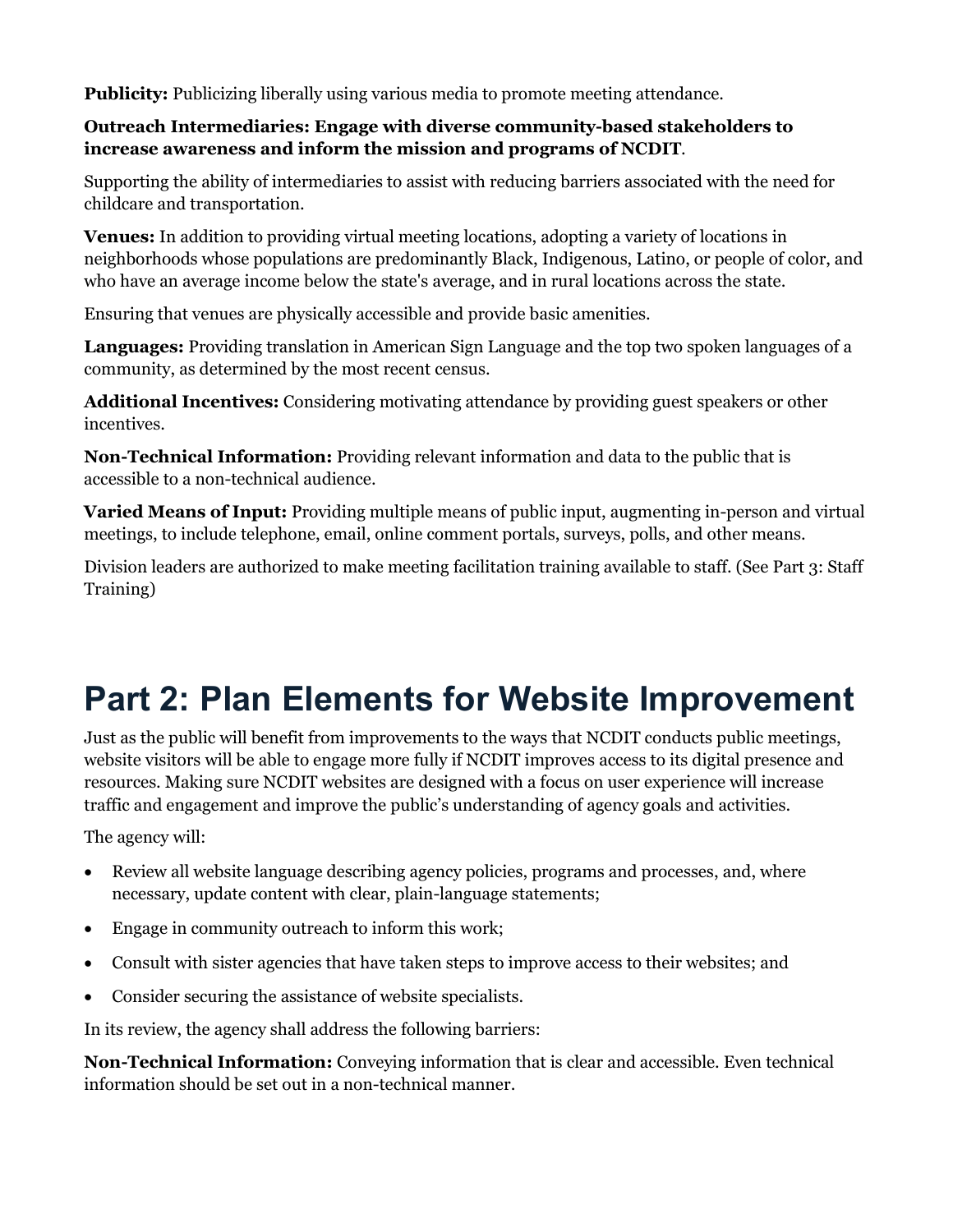**Languages:** Publishing website content in the two most common languages spoken in the state as determined by the most recent census.

**Varied Means of Input:** Making available multiple methods for the public to provide input through the website and otherwise. This could include telephone, email, general comment portals and other means.

NCDIT will appoint staff to serve as "environmental justice liaisons" for the agency. These staff can be subject matter experts. Alternatively, they can be intermediaries between agency subject matter experts and the public. The agency will post their names, email addresses and telephone numbers on the website so the public has ready access to their help.

## **Part 3: Staff Training**

To build staff appreciation of the barriers faced by communities whose residents are Black, Indigenous, Latino, or people of color, and to be better prepared to make agency processes more open to these communities, NCDIT staff will participate in training starting in the fall of 2022.

There will be two types of training. First, to create greater sensitivity to the challenges that many communities face, staff should hear from community members regarding the barriers they face in accessing government services and engaging with state agencies. Trainings should also explore principles that will help illustrate why it is critically important for the agency to endeavor to be more inclusive. Reviewing and understanding the Jemez Principles for Democratic Organizing or the International Association of Public Participation's Core Values for Public Participation could provide a useful starting point for staff training.

Meeting facilitation is a second important element of agency training that certain staff should undertake this year. While many agencies may have high-profile cases that are contentious and would require the engagement of mediation and dispute resolution professionals, most agency meetings will not. Welltrained staff should be capable of organizing and conducting most informal agency meetings. Basic facilitation skills can ensure that public meetings run smoothly and that agencies and the public get the most out of them. The agency will identify specific staff who can first learn basic public facilitation skill, and then use their understanding to teach their colleagues.

#### **Part 4: Ongoing Improvement of Public Access and Participation**

NCDIT's adoption of a Public Access and Participation Plan is an important step in our commitment to developing a more accessible and responsive state government. However, this is a first step, and there needs to be a process that will ensure continued improvement of the plan. Responsible oversight will ensure that the plan not only is producing the results that the agency is seeking, but that it is able to demonstrate that.

As with any administrative program, a formal plan such as this will be a complex undertaking. The initial plan will undoubtedly benefit from ongoing review and the adoption of improvements to its initial design and implementation process. Planning for periodic comprehensive review will help ensure this.